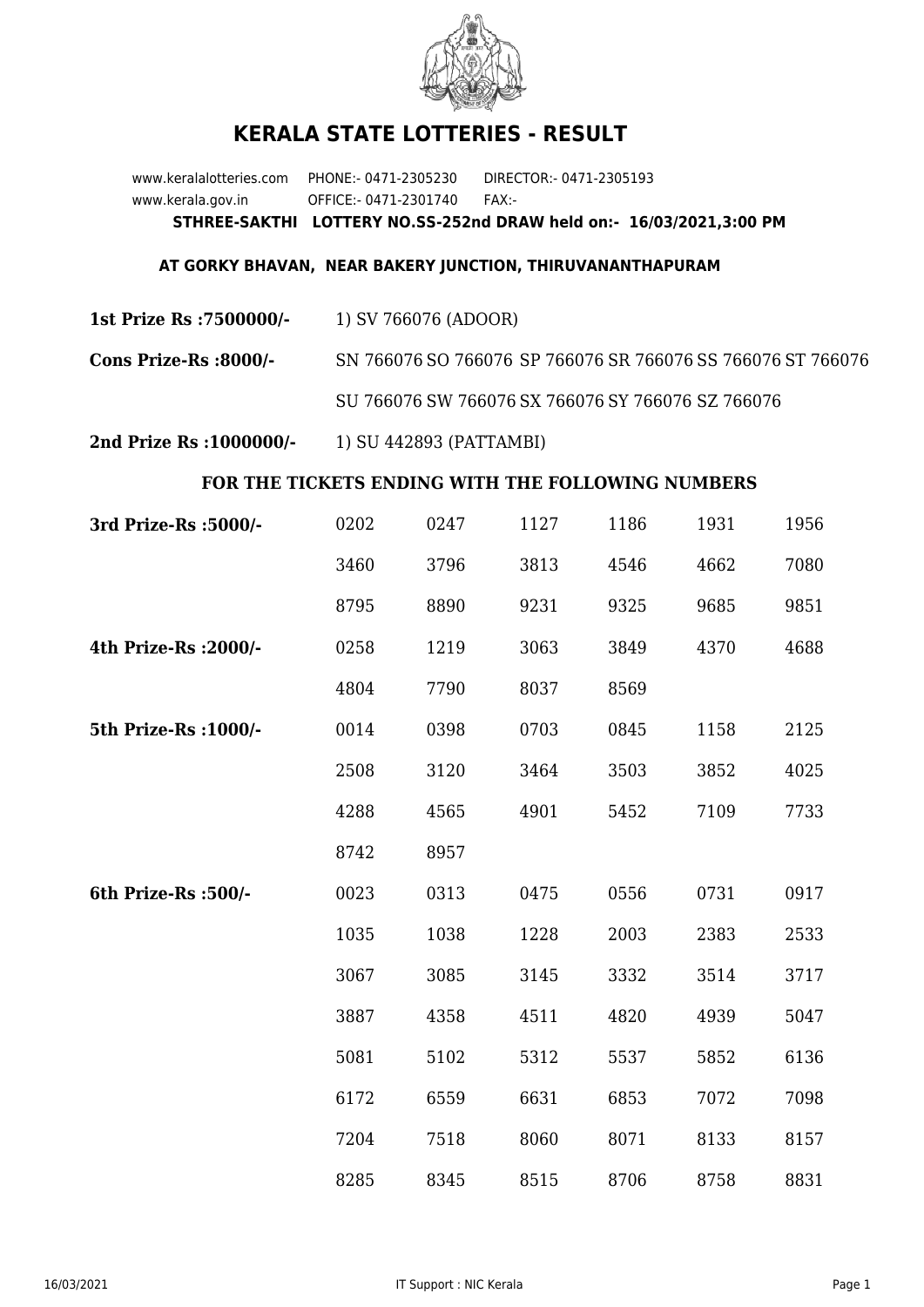|                      | 8967 | 9189 | 9694 | 9770 |      |      |
|----------------------|------|------|------|------|------|------|
| 7th Prize-Rs : 200/- | 0034 | 0104 | 0268 | 0359 | 0402 | 0570 |
|                      | 0595 | 0849 | 0868 | 1480 | 1618 | 1625 |
|                      | 1804 | 1829 | 2196 | 2827 | 3509 | 3730 |
|                      | 3807 | 3869 | 4064 | 4501 | 5782 | 6308 |
|                      | 6309 | 6378 | 6382 | 6551 | 6878 | 7249 |
|                      | 7519 | 7560 | 7775 | 7954 | 7987 | 8148 |
|                      | 8210 | 8356 | 8378 | 8538 | 9142 | 9281 |
|                      | 9575 | 9638 | 9778 |      |      |      |
| 8th Prize-Rs : 100/- | 0046 | 0095 | 0116 | 0153 | 0160 | 0185 |
|                      | 0474 | 0675 | 0857 | 0870 | 0874 | 0980 |
|                      | 1005 | 1091 | 1106 | 1199 | 1328 | 1407 |
|                      | 1422 | 1511 | 1620 | 1651 | 1767 | 1845 |
|                      | 1863 | 1997 | 1999 | 2098 | 2133 | 2214 |
|                      | 2323 | 2348 | 2384 | 2394 | 2395 | 2471 |
|                      | 2625 | 2650 | 2889 | 2973 | 3043 | 3050 |
|                      | 3164 | 3192 | 3210 | 3377 | 3396 | 3403 |
|                      | 3531 | 3677 | 3711 | 3817 | 3934 | 4057 |
|                      | 4184 | 4218 | 4317 | 4456 | 4558 | 4602 |
|                      | 4651 | 4797 | 4837 | 4953 | 4991 | 5166 |
|                      | 5171 | 5177 | 5185 | 5272 | 5386 | 5470 |
|                      | 5720 | 5819 | 5823 | 5964 | 6082 | 6087 |
|                      | 6461 | 6485 | 6521 | 6699 | 6724 | 6729 |
|                      | 6831 | 6875 | 6917 | 6987 | 7021 | 7079 |
|                      | 7199 | 7229 | 7374 | 7402 | 7406 | 7505 |
|                      | 7572 | 7680 | 7764 | 7876 | 7937 | 7967 |
|                      | 7990 | 8053 | 8146 | 8150 | 8170 | 8218 |
|                      | 8308 | 8309 | 8349 | 8468 | 8751 | 8882 |
|                      | 9001 | 9020 | 9037 | 9147 | 9274 | 9304 |